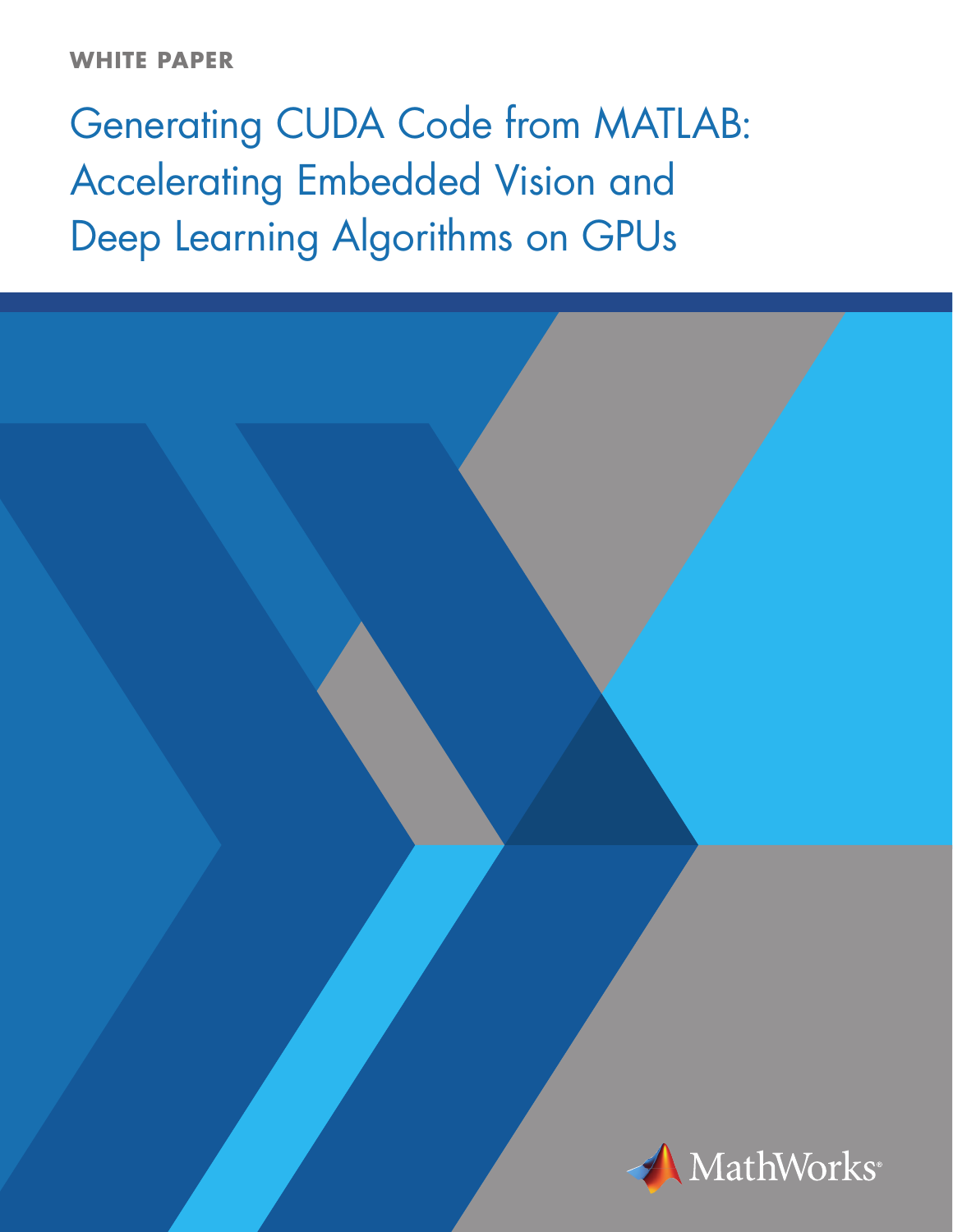## Introducing GPU Code Generation with MATLAB

GPU computing is contributing to the growth of deep learning applications because it enables parallel computations of data on a massive scale. GPU computing accelerates your applications by taking advantage of the data parallelism in your algorithms. This is key to meeting performance goals for computationally intensive algorithms in areas such as embedded vision and radar as well as deep learning.

GPU-accelerated computing follows a heterogeneous programming model; the portions of your application that can be parallelized are mapped to kernels that execute concurrently across the hundreds or thousands of parallel cores on the GPU, while the sequential portions of the code run on the CPU.

*[GPU Coder™](https://www.mathworks.com/products/gpu-coder.html/)* accelerates your existing *[MATLAB®](https://www.mathworks.com/products/matlab/)* algorithms on GPUs by automatically generating CUDA® code from MATLAB code for execution on NVIDIA® GPUs. The generated CUDA code is optimized for parallelism, while minimizing the overhead of data transfer between the CPU and GPU. During code generation, GPU Coder analyzes the data dependency between the CPU and GPU partitions. This analysis determines the minimum set of locations where data must be copied between the CPU and GPU. The memory bandwidth bottleneck between the CPU and the GPU is a key reason for algorithms to lose performance speed on GPUs; the ability to minimize data transfer results in significant performance gains. An automated workflow avoids the hassle and increased errors that can come from hand coding in CUDA.

GPU Coder accelerates your algorithm on GPUs running on desktops, the cloud, or embedded devices, including NVIDIA Jetson® and NVIDIA Drive® platforms. Figures 1 and 2 highlight these performance improvements. Applications can realize up to two orders of magnitude in performance improvements for common image processing operations such as surf feature extraction, stereo disparity, and fog removal, and common signal processing operations such as FFT.



| <b>Testing Platform</b>                              | MATLAB 2018a                               |  |
|------------------------------------------------------|--------------------------------------------|--|
| Intel Xeon CPU E5-1650 v3 @ $3.50$ GHz<br><b>CPU</b> |                                            |  |
| <b>GPU</b>                                           | NVIDIA Pascal TITAN V (Volta architecture) |  |
| <b>CUDA</b>                                          | Version 9.0                                |  |

*Figure 1. Common image processing and signal processing performance benchmarks for GPU Coder–generated CUDA code running on GPUs compared with C code running on CPUs.*

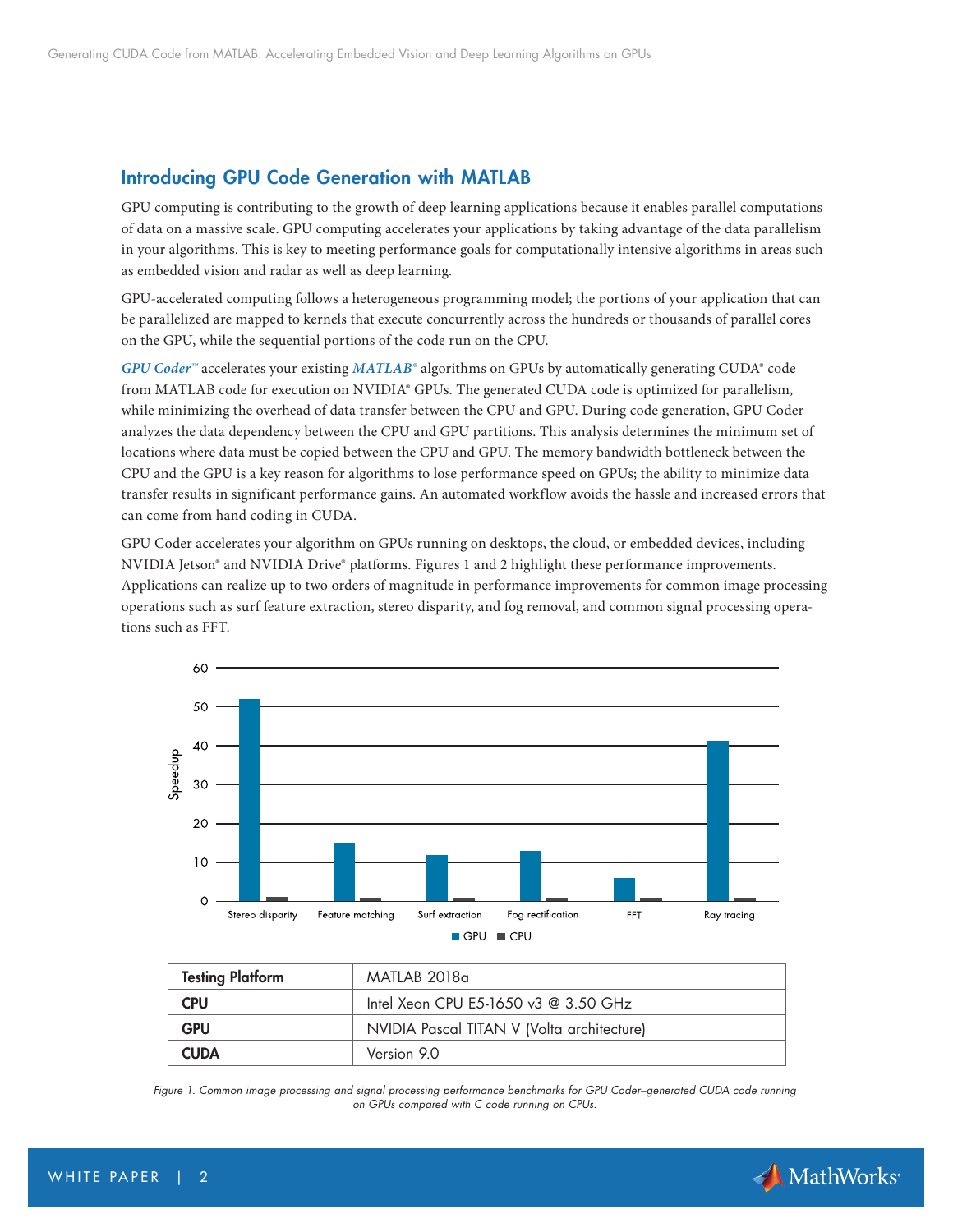

Figure 2 shows the inference performance of the CUDA code generated from GPU Coder compared with other popular deep learning frameworks. The code generated by GPU Coder runs five times faster than TensorFlow™ and twice as fast as Apache MXNet.

*Figure 2. Deep learning performance benchmarks: AlexNet inference performance comparison of GPU Coder, TensorFlow, and MXNet running on NVIDIA Titan® Xp.*

Note that a typical deep learning algorithm consists of user logic that calls one or more trained networks for inference. With GPU Coder, you can automatically generate code from the complete application, without having to do any manual coding. In the case of a very simple image classification task, for example, user logic might include preprocessing steps such as resizing the image and changing the color space, and postprocessing steps such as drawing a bounding box. GPU Coder generates code from the entire application (Figure 3).

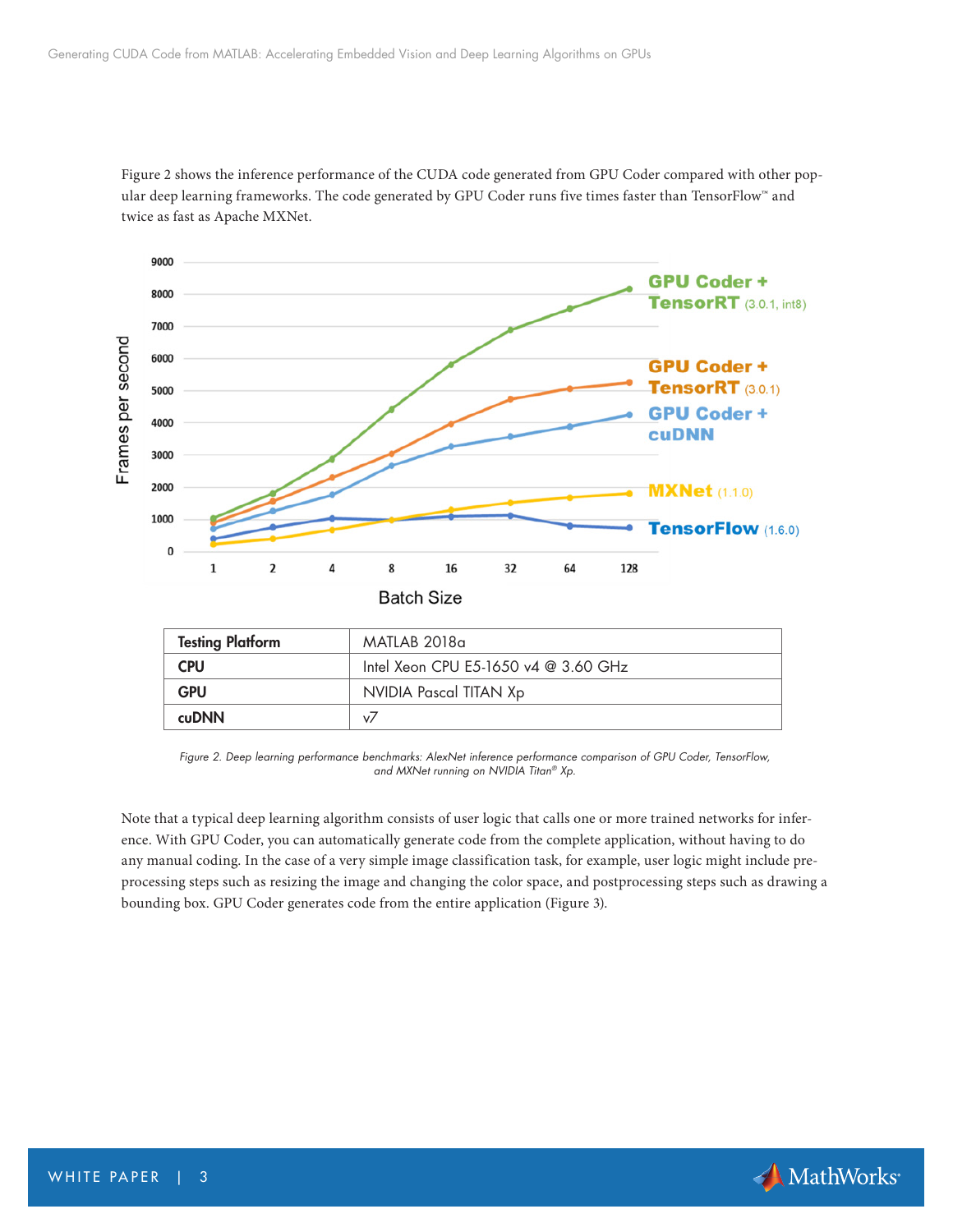

*Figure 3. Generating code for the entire end-to-end application using GPU Coder.*

#### High-Level Workflow

Figure 4 shows the typical workflow from algorithm design through code generation to deployment. You begin by preparing the MATLAB code for code generation, followed by testing the generated code to ensure it functionally behaves the same as the original MATLAB code. In the third step, you can generate code either as a MEX file (to replace the original MATLAB algorithm for acceleration purposes) or as CUDA code in the form of source code or a static or dynamic library that can be integrated into your larger CUDA project. An optional fourth step is to further optimize the MATLAB code to boost performance of the generated code.



*Figure 4. Workflow to generate CUDA code from MATLAB code.*

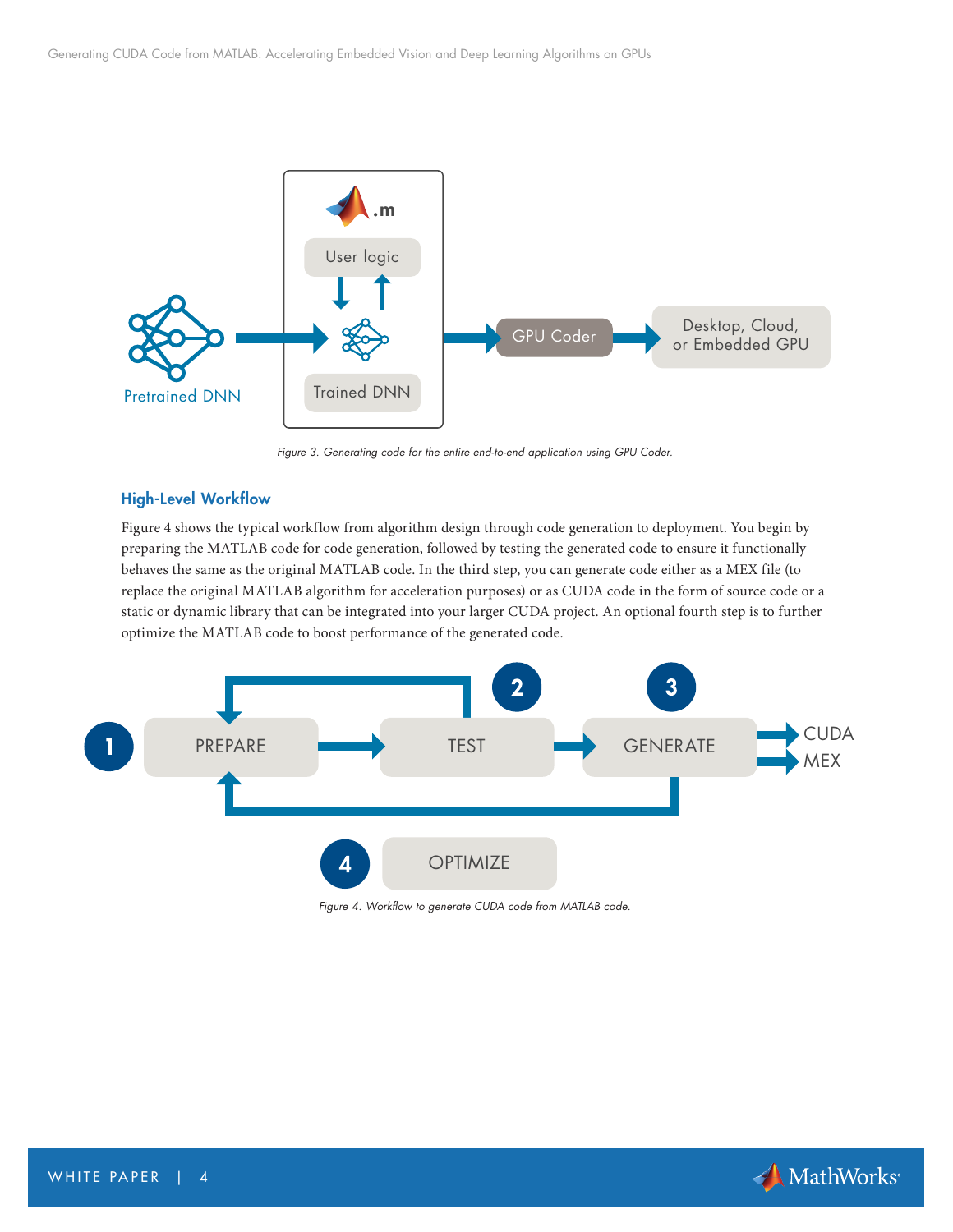#### Traffic Sign Detection Application

This section examines the code generation workflow in greater detail using a deep learning–based *[traffic sign](https://www.mathworks.com/help/gpucoder/examples/code-generation-for-traffic-sign-detection-and-recognition-networks.html)  [detection example](https://www.mathworks.com/help/gpucoder/examples/code-generation-for-traffic-sign-detection-and-recognition-networks.html)*. The three basic steps to perform traffic sign detection and recognition are detection, non-maximal suppression (NMS), and recognition. You can start with a MATLAB algorithm to:

- Read and preprocess a test image
- Call the prediction method for the object detection network to detect the traffic sign
- Suppress overlapping detections using an NMS algorithm
- Call the prediction method for the recognition network to recognize the sign
- Display an output image with bounding boxes and corresponding detection labels

To generate CUDA code for this algorithm, you can start by preparing this MATLAB script for code generation.

## Preparing MATLAB Code for GPU Code Generation

To prepare a MATLAB algorithm for code generation, you follow these steps:

- **1. Separate the algorithm from the test bench**. Begin by separating the algorithm from the test bench and casting the algorithm code as a function. It is also good practice to separate your algorithm into the deep learning network inference function and the pre- and postprocessing functions.
- **2.Identify computationally intensive portions of the algorithm**. Use the *[MATLAB Profiler to profile](https://www.mathworks.com/help/matlab/matlab_prog/profiling-for-improving-performance.html)* and identify hotspots in the algorithm. Isolate hotspots into separate functions to help with the next step.
- **3. Direct GPU Coder to automatically map hotspots to CUDA kernels**. Insert **coder.gpu.kernelfun** pragmas at the beginning of hotspot functions. This directs GPU Coder to analyze and create the most efficient CUDA kernels from these computationally expensive functions.
- **4. Ensure that the algorithm is compatible with code generation**. Use the GPU Coder app (Figure 5) to go through this process. The app begins by running a code generation readiness tool to detect any code generation compatibility issues, including unsupported functions and constructs:
- **• Unsupported functions**: You will need to remove or replace *[unsupported functions](https://www.mathworks.com/help/gpucoder/ug/unsupported-functions.html)* from your MATLAB algorithm in order to generate code.
- **• Unbounded variable-size data**: GPU Coder generates code from variables that are bounded. If the code generator cannot determine the size of an array or if it determines that the size changes, then the dimension is variable-size (Figure 6). GPU Coder issues a warning for unbounded variables or unbounded variable-size arrays. In this case, you need to specify an upper bound so that the coder can allocate the memory statically:
	- Ŝ Specify upper bounds for variable-size inputs: Use the **coder.typeof** construct to specify upper bounds for variable-size inputs.
	- Ŝ Specify upper bounds for local variables: To constrain the value of variables that specify the dimensions of variable-size arrays, use the assert function with relational operators or use the **coder.varsize** function to specify the upper bounds for all instances of a local variable in a function.
- **5. Checking for potential run-time errors**. After checking code generation compatibility, we recommend performing run-time checks to detect and fix run-time errors. Run CPU run-time checks to confirm memory integrity, verify array bounds, and perform dimension checking. Run GPU run-time checks to identify register spills and confirm stack size conformance.

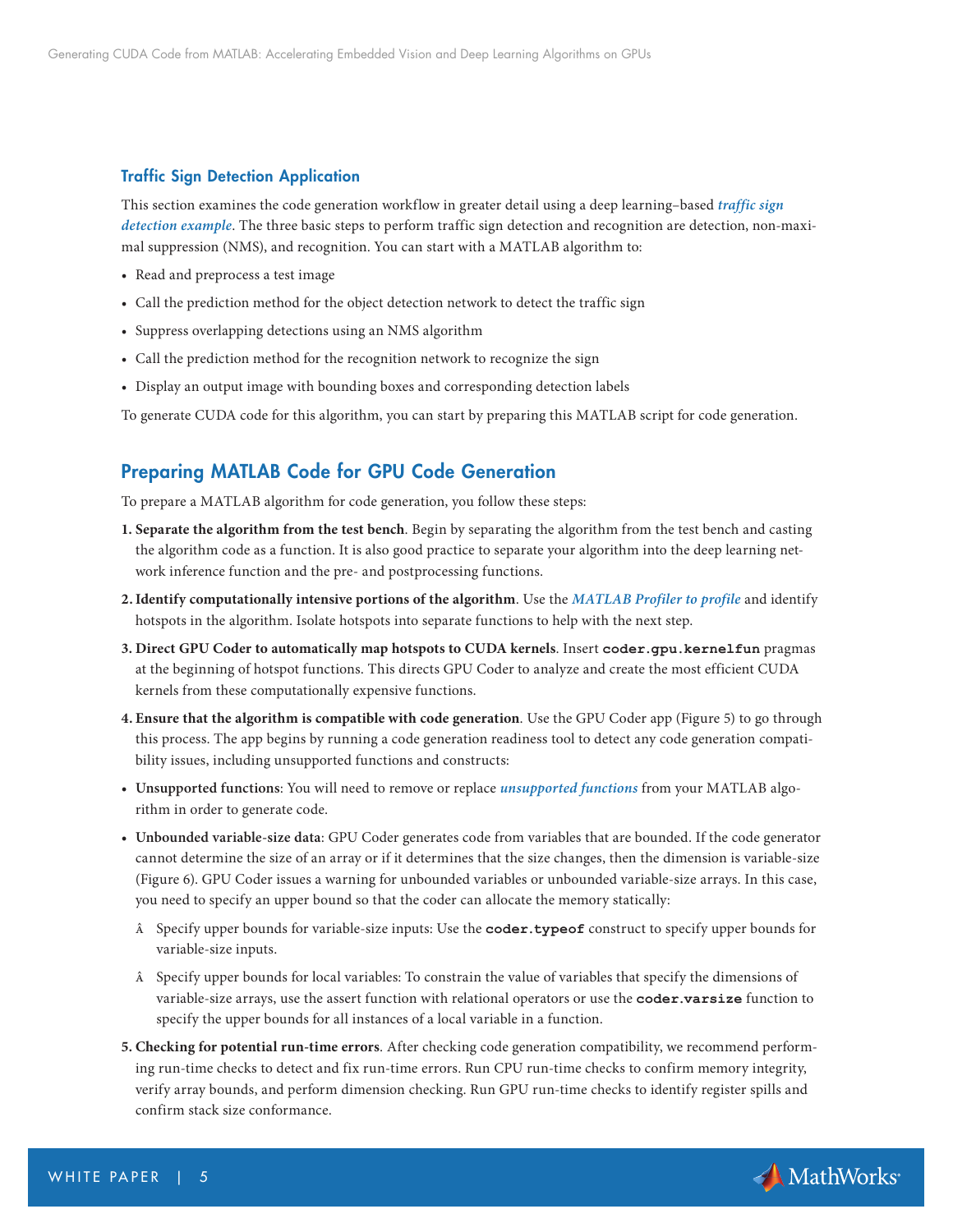| Define                                                                       | Check            |   | Generate                   | Finish               | ℗ |
|------------------------------------------------------------------------------|------------------|---|----------------------------|----------------------|---|
|                                                                              | <b>GPU Coder</b> |   |                            |                      |   |
| <b>Entry-Point Functions:</b>                                                |                  |   |                            |                      |   |
| tsdr                                                                         |                  |   |                            | $\mathscr{D} \times$ |   |
|                                                                              |                  |   | + Add Entry-Point Function |                      |   |
| Project location: C:\MATLAB_Drive\GPU_Coder_Demos\gpucoderdemo_tsdr\tsdr.prj |                  |   |                            |                      |   |
| Numeric Conversion: None                                                     |                  | ٠ |                            |                      |   |

*Figure 5. GPU Coder app.*

| <b>Summary</b> | All Messages (0) | <b>Variables</b> | <b>Target Build Log</b> |                |        |           |
|----------------|------------------|------------------|-------------------------|----------------|--------|-----------|
| Order          | Variable         |                  | Type                    | <b>Size</b>    | Class  | Complex   |
|                | u                |                  | Output                  | $1 \times 100$ | double | <b>No</b> |
|                |                  |                  | Input                   | $1 \times 100$ | double | <b>No</b> |
|                | В                |                  | Input                   | 1x:2           | double | No        |

*Figure 6. The Size field showing the computed maximum size of an array. For variable-size arrays, a colon (:) indicates that a dimension is variable-size, and a question mark (?) indicates that the size is unbounded.*

#### Preparing the Traffic Sign Detection MATLAB Script for Code Generation

Using the steps above, the first step is separate out the algorithmic code, now named the **tsdr** function, from the test bench script, **tsdr \_ test.m**. When you profile the function in MATLAB, you see that there are no specific hotspots to isolate within the function. This means you can map the entire function to the GPU by inserting the **coder.gpu.kernelfun** pragma into the **tsdr** function. The GPU Coder app did not identify unsupported functions, but it did show that the function has an unbounded variable-size array. So you need to use **coder.varsize** to specify an upper bound (Figure 7). Run-time checks for both CPU and GPU complete successfully without any errors.

**%% Run Non-Maximal Suppression on the detected bounding boxes coder.varsize('selectedBbox',[98, 4],[1 0]); [selectedBbox,~] = selectStrongestBbox(round(boxes),probs);**

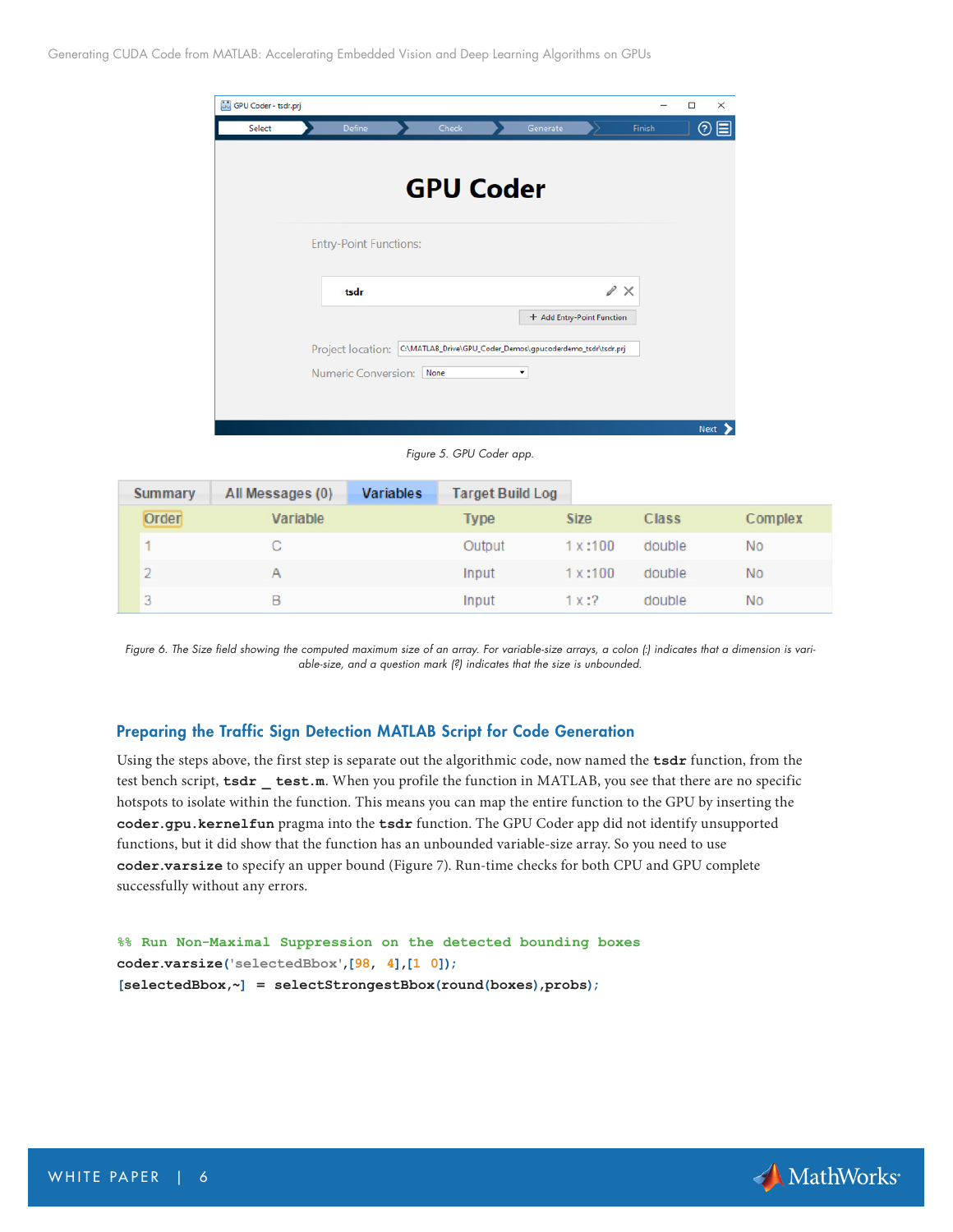```
%% Recognition
persistent recognitionnet;
if isempty(recognitionnet)
     recognitionnet = coder.loadDeepLearningNetwork('RecognitionNet.mat', ... 
          'Recognition');
end
coder.varsize('idx',98,1);
idx = zeros(size(selectedBbox,1),1);
inpImg = coder.nullcopy(zeros(48,48,3,size(selectedBbox,1)));
```
Figure 7. Specifying the upper bounds for the variable-size arrays using coder.varsize.

## Testing Generated MEX

Now that the code is ready for code generation, you should first test the generated MEX within MATLAB to ensure it behaves functionally the same as the original MATLAB code. To do this, you generate a MEX function. MEX is a wrapper interface that lets you call the compiled binary in MATLAB and use it in place of the original MATLAB function to verify that it behaves in the same way as the original MATLAB function.

In the GPU Coder app, choose MEX as the build type to generate CUDA code (Figure 8) and compile it using NVIDIA's nvcc compiler into a MEX function. By calling the MEX function from the test bench in the verify code step, you can verify that the generated code provides the same functionality as the original MATLAB function.

|                      |                                             | <b>GENERATE</b> ▼<br><b>VERIFY CODE</b>                         |  |  |
|----------------------|---------------------------------------------|-----------------------------------------------------------------|--|--|
|                      |                                             |                                                                 |  |  |
| <b>Build type:</b>   | Source Code<br><sub>C</sub>                 | ▼                                                               |  |  |
|                      | <b>Source Code</b><br> c                    | C/C++ source code to integrate with an external project         |  |  |
| Output file name:    | <b>MEX</b><br>Ð                             | Compiled code to run inside MATLAB                              |  |  |
| Language             | Static Library (.lib)                       | Binary library for static linking with an external project      |  |  |
|                      | Dynamic Library (.dll)<br>▧                 | Binary library for dynamic linking with an external project     |  |  |
| Hardware Board       | Executable (.exe)                           | Standalone program (requires a separate main file written in C) |  |  |
| Device               | Generic<br><b>MATLAB Host Computer</b>      |                                                                 |  |  |
|                      | Device vendor                               | Device type                                                     |  |  |
| Toolchain            | Automatically locate an installed toolchain | $\checkmark$                                                    |  |  |
|                      |                                             |                                                                 |  |  |
|                      |                                             |                                                                 |  |  |
| <b>Nore Settings</b> |                                             | Generate<br>æ                                                   |  |  |
|                      |                                             |                                                                 |  |  |

*Figure 8. Selecting build targets in the GPU Coder app and the verify code step.*

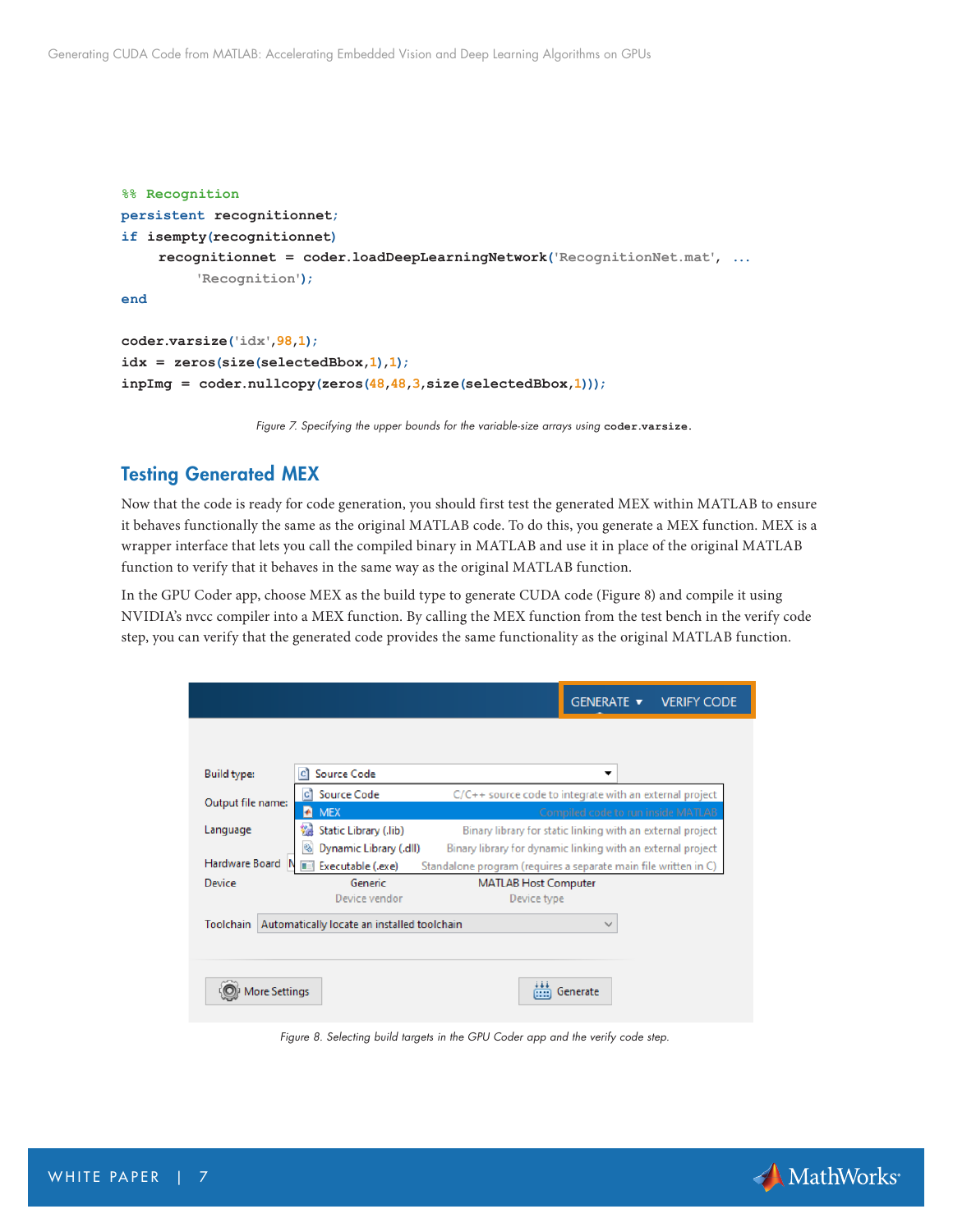In this example application, you generate the MEX target and run the test with the MEX version in the verify code step to verify the behavior of the generated code.

By using GPU Coder with *[Embedded Coder®](https://www.mathworks.com/products/embedded-coder/)*, you can further verify the numerical behavior of the generated standalone C++ code using *[software-in-the-loop \(SIL\) execution](https://www.mathworks.com/help/gpucoder/gs/gpucoder-verification.html#mw_7a59aa4b-0855-4196-800b-51796681ed16)* to verify the generated code as deployed on your embedded GPU. This enables you to detect any differences between the MEX and the standalone production-quality code.

## Generating Code as MEX or Source Code: Deploying on Desktop, Cloud, or Embedded GPUs

Once you have verified that the generated MEX function behaves as expected, you can generate standalone C++ code or a static library by simply changing the build type option. You can then integrate the generated library into a larger application in your development environment and deploy your algorithm to either the desktop or the cloud.

If your objective is to deploy onto embedded platforms such as NVIDIA Jetson or Drive, you can export the CUDA source code to the target and build it on the target. For NVIDIA Tegra® development boards such as the Jetson TX2, TX1, or TK1, another option is to cross-compile the generated code on your host machine and deploy it to the board by copying the executable to the target.

An important use case for generating code with the MEX build type is to accelerate the computational speed in MATLAB by calling the compiled binary running on the GPU instead of the native MATLAB function that needs to be interpreted.

#### Generating Code and Deploying the Traffic Sign Detection Application

In the traffic sign detection example application, the goal is to deploy the algorithm on the desktop. In this case, you choose the build type as source code and generate standalone C++ code that can be integrated into a main file and built in an executable. You can even go one step further and generate a static library that can be cross-compiled and deployed to a Jetson board.

### Tips for Further Optimizing Your Code

If the generated code does not meet your performance requirements, you can take additional steps and optimizations to improve the performance of the generated code:

- **• Using profile MEX**. To identify bottlenecks in the performance of the generated code, you can profile execution times for the generated MEX function by using the MATLAB Profiler. The profile for the generated code shows the number of calls and the time spent for each line of the corresponding MATLAB function. Certain bottlenecks could be addressed by making a few modifications to your MATLAB algorithm or by tuning the code generation options; we have listed a few techniques below.
- **• Using the coder.gpu.kernel pragma**. If some parallel loops in your algorithm have not be parallelized in parts of the generated code, you can insert the **coder.gpu.kernel** pragma immediately before a loop to force GPU Coder to generate a kernel for the loop. Note this is an advanced maneuver and should be used with caution.